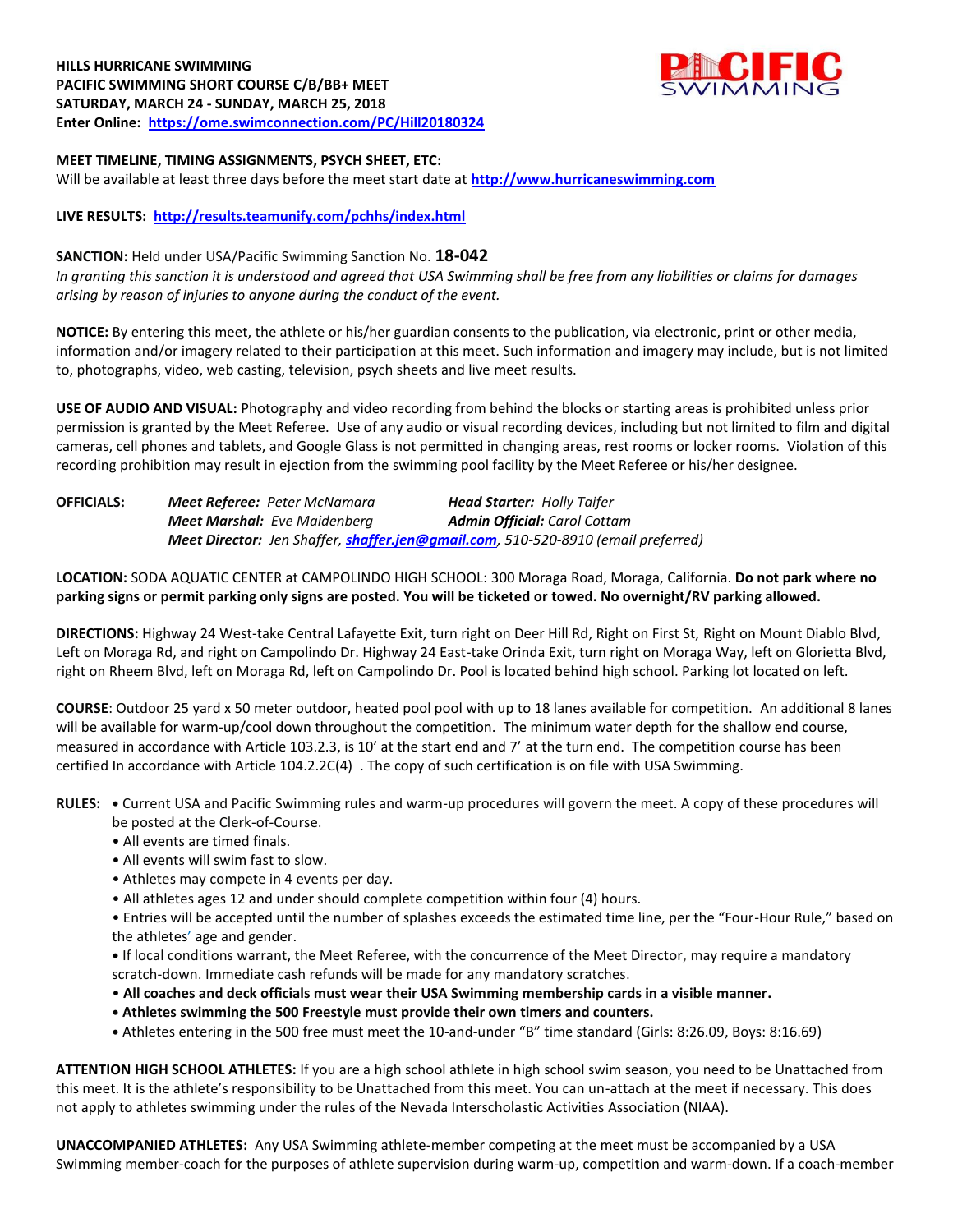of the athlete's USA Swimming Club does not attend the meet to serve in said supervisory capacity, it is the responsibility of the athlete or the athlete's legal guardian to arrange for supervision by a USA Swimming member-coach. The Meet Director or Meet Referee may assist the swimmer in making arrangements for such supervision; however, it is recommended that such arrangements be made in advance of the meet by the athlete's USA Swimming Club Member-Coach.

**RACING STARTS:** Any athlete entered in the meet must be certified by a USA Swimming member-coach as being proficient in performing a racing start or must start each race from within the water. When unaccompanied by a member-coach, it is the responsibility of the athlete or the athlete's legal guardian to ensure compliance with this requirement.

#### **RESTRICTIONS:**

- Smoking and the use of other tobacco products is prohibited on the pool deck, in the locker rooms, in spectator seating, in standing areas and in all areas used by athletes, during the meet and during warm-up periods.
- Sale and use of alcoholic beverages is prohibited in all areas of the meet venue.
- No glass containers are allowed in the meet venue.
- No propane heater is permitted except for snack bar/meet operations.
- All shelters must be properly secured.
- Changing into or out of swimsuits other than in locker rooms or other designated areas is prohibited.

• Destructive devices, to include but not limited to, explosive devices and equipment, firearms (open or concealed), blades, knives, mace, stun guns and blunt objects are strictly prohibited in the swimming facility and its surrounding areas. If observed, the Meet Referee or his/her designee may ask that these devices be stored safely away from the public or removed from the facility. Noncompliance may result in the reporting to law enforcement authorities and ejection from the facility. Law enforcement officers are exempt per applicable laws.

• Operation of a drone or any other flying apparatus is prohibited over the venue (pools, athlete/coach area, spectator area and open ceiling locker rooms) any time athletes, coaches, official and/or spectators are present.

• Coaches, parents and siblings may not use the pool

#### **ELIGIBILITY:**

• Athletes must be current members of USA Swimming and enter their name and registration number on the meet entry card as they are shown on their Registration Card. If this is not done, it may be difficult to match the athlete with the registration and times database. The meet host will check all athlete registrations against the SWIMS database and if not found to be registered, the Meet Director shall accept the registration at the meet (a \$10 surcharge will be added to the regular registration fee). Duplicate registrations will be refunded by mail.

• Athletes in the "BB" Division must have met at least USA Swimming Motivational "BB" minimum time standard. Athletes in the "B" Division must have met at least the listed "B" minimum time standard. All entry times slower than the listed "B" time standard will be in the "C" Division. For 8&U, athletes in the "A" division must have at least the listed "A" standard.

**• Entries with "NO TIME" will not be accepted.** 

• Entry times submitted for this meet may be checked against a computer database and may be changed in accordance with Pacific Swimming Entry Time Verification Procedures.

• Disabled athletes are welcome to attend this meet and should contact the Meet Director or Meet Referee regarding and special accommodations on entry times and seeding per Pacific Swimming policy.

- Athletes 19 years of age and over may compete in the meet for time only, no awards.
- Athlete's age will be the age of the athlete on the first day of the meet.

**ZONE 2 ENTRY PRIORTY: Meet entries will not be accepted any earlier than February 17, 2018. Entries of athletes from Zone 2 "year round" clubs in "good standing" postmarked or entered online by 11:59 p.m. on Friday, February 23, 2018 will be given 1st priority acceptance.** Entries from members of Zone 2 clubs (year-round and seasonal) postmarked or entered online between 12:00 am on Saturday, February 24, 2018 and 11:59 pm on Friday, March 2, 2018 will be given 2nd priority acceptance. All entries from Zone 2, all other Pacific LSC Zones, and other LSC's, either postmarked, entered online, or hand delivered by the entry deadline will be considered in the order that they were received.

\*\*Note: Athletes who falsify their entry form by listing a club to which they are not legitimately associated will be rejected from the meet. Further, entry fees will not be refunded and they may be referred to Pacific Swimming Review Committee for disciplinary action.

**ENTRY FEES:** \$4.00 per event, \$8.00 participation fee per athlete. Entries will be rejected if payment is not sent at time of request. No refunds will be made, except mandatory scratch downs.

**ONLINE ENTRIES:** To enter online go to **<https://ome.swimconnection.com/PC/Hill20180324>** to receive an immediate entry confirmation. This method requires payment by credit card. Swim Connection, LLC charges a processing fee for this service, equal to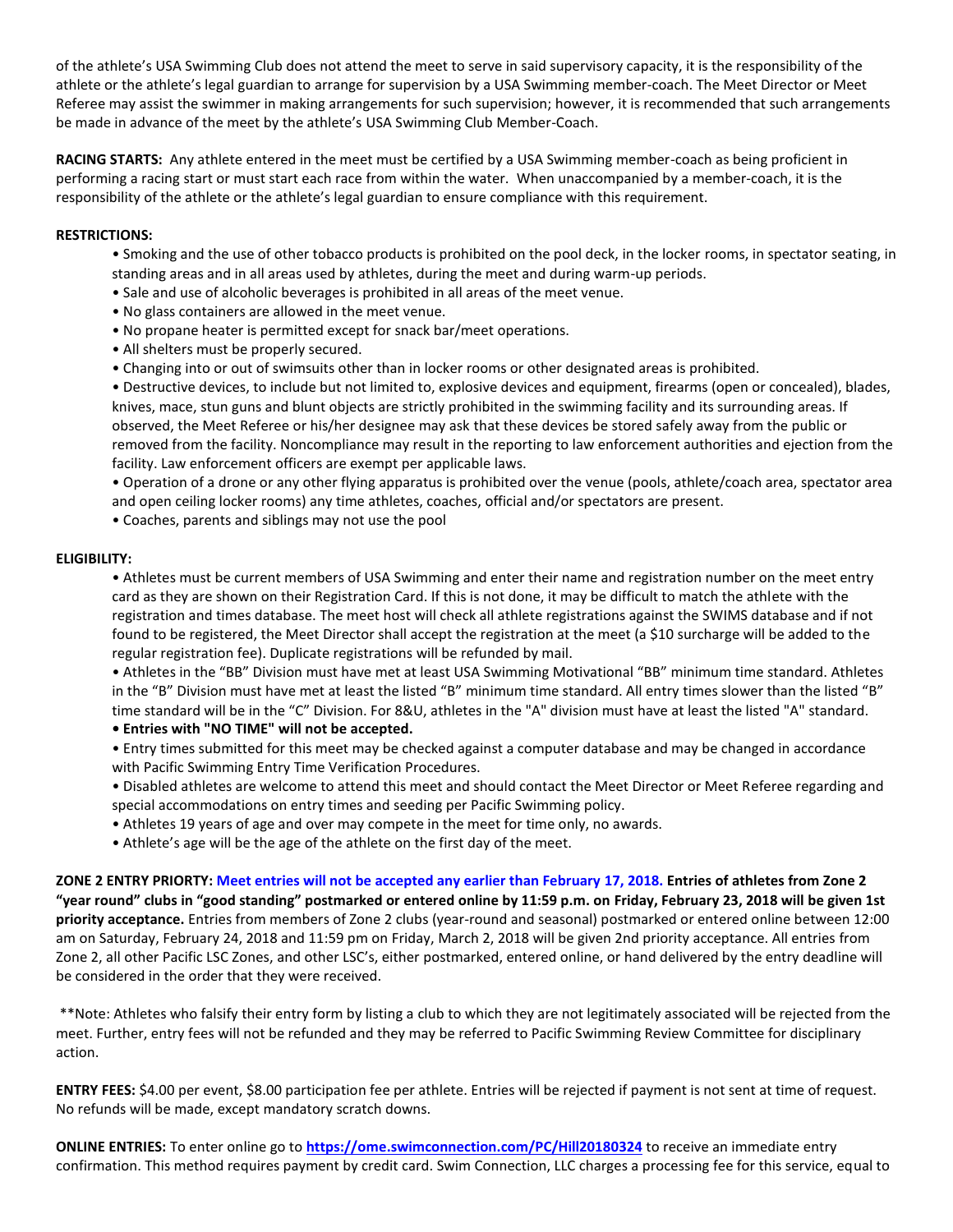\$1 per athlete plus 5% of the total Entry Fees. Please note that the processing fee is a separate fee from the Entry Fees. If you do not wish to pay the processing fee, enter the meet using a mail entry. Entering online is a convenience, is completely voluntary, and is in no way required or expected of an athlete by Pacific Swimming. **Online entries will be accepted through Wednesday, March 14, 2018, or until the meet closes due to reaching capacity under the four-hour rule.**

**MAILED OR HAND DELIVERED ENTRIES:** Entries must be on the attached consolidated entry form. Forms must be filled out completely and printed clearly with athlete's best time**. Entries must be postmarked by 11:59pm Monday, March 12, 2018 or hand delivered by 6:30 p.m. Wednesday, March 14, 2018.** No late entries will be accepted. Requests for confirmation of receipt of entries should include a self-addressed envelope.

**Make check payable to:** Hills Hurricane Swimming **Mail and/or hand deliver entries to:** Hills Hurricane Swimming 2400 Manzanita Dr. Oakland, CA 94611

**CHECK-IN:** The meet will be deck seeded. Athletes must check-in at the Clerk-of-Course. No event shall be closed more than 30 minutes before the scheduled start of the session. Close of check-in for all individual events shall be no more than 60 minutes before the estimated time of the start of the first heat of the event. Athletes who do not check in will not be seeded and will not be allowed to compete in that event.

**SCRATCHES:** Any athletes not reporting for or competing in an individual timed final event that they have checked in for shall not be penalized.

**AWARDS:** The top 8 places will be awarded for 8&U, 9-10, 11-12, 13-14, 15-18 age groups in each division (C/B/BB). 8&U will be awarded in each division (PC-A, PC-B, and PC-C). All athletes achieving an "A" time for the first time will be awarded a standard "A" medal, regardless of place achieved in event. No awards will be given to athletes age 19 years or older. All Individual awards must be picked up at the meet. No awards will be mailed or distributed after the meet. The 500 free will not be awarded.

**ADMISSION:** Free. A limited amount of meet programs will be available for \$5.00.

**SNACK BAR & HOSPITALITY:** A snack bar will be available throughout the competition. Coaches and working deck officials will be provided lunch. Hospitality will serve refreshments to timers and volunteers.

**MISCELLANEOUS:** No overnight parking is allowed. Facilities will not be provided after meet hours.

**MINIMUM OFFICIALS:** The Meet Referee shall conduct an inventory of Officials and shall compare the number of athletes entered against the number of Officials that worked representing each club per day of the meet. Those clubs who have not provided sufficient Officials in a day of the meet, in accordance with the table below, will be fined \$100 per missing Official per day.

| Number of athletes entered in meet per team per day | Number of trained and carded officials required |
|-----------------------------------------------------|-------------------------------------------------|
| $1 - 10$                                            |                                                 |
| $11 - 25$                                           |                                                 |
| 26-50                                               |                                                 |
| 51-75                                               |                                                 |
| 76-100                                              |                                                 |
| Every 20 Athletes over 100                          |                                                 |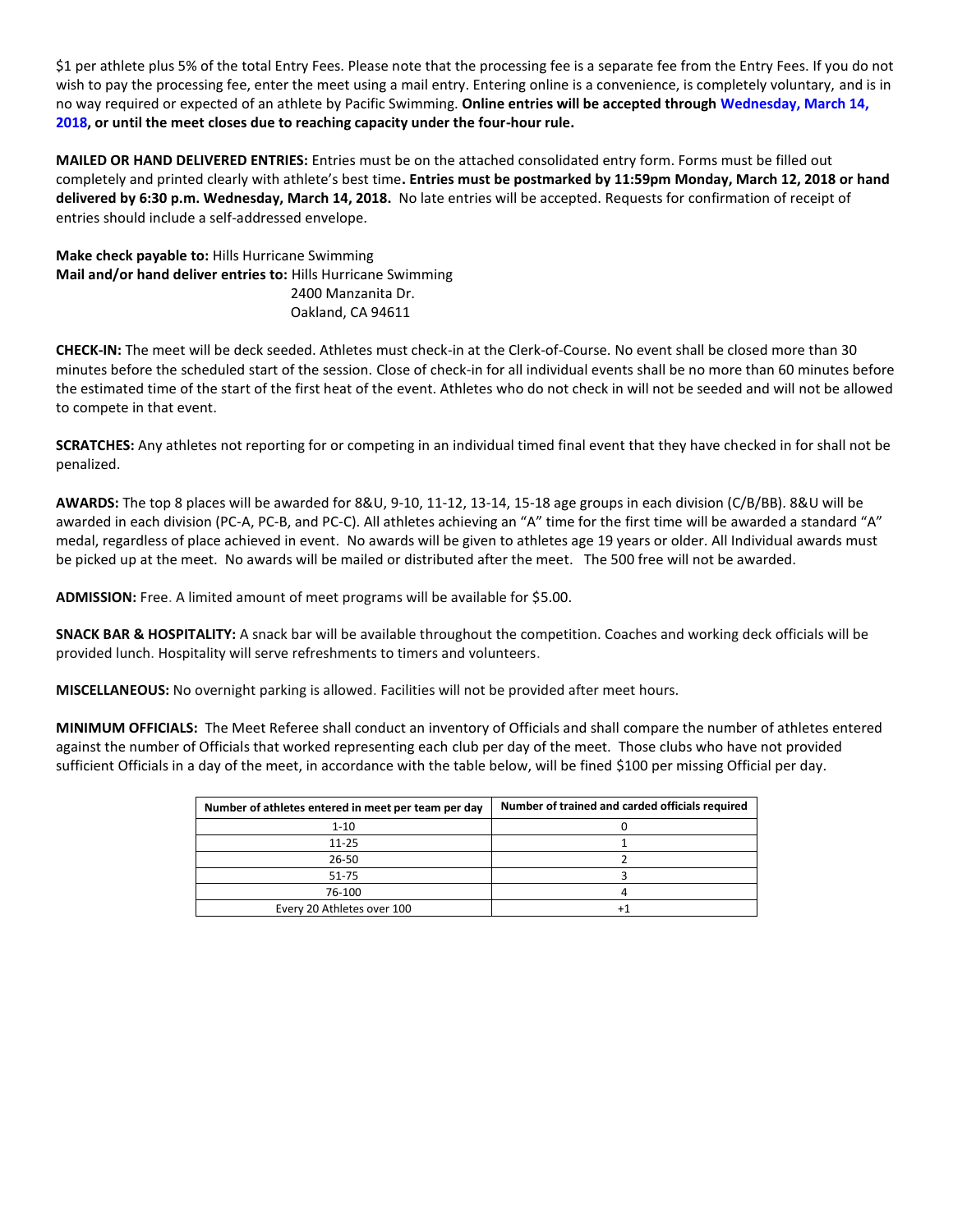# **EVENT SUMMARY**

|           |                | <b>SATURDAY</b> |                | <b>SUNDAY</b> |                 |                |                |  |
|-----------|----------------|-----------------|----------------|---------------|-----------------|----------------|----------------|--|
| 8 & UN    | $9 - 10$       | $11 - 12$       | $13 - 18$      | 8 & UN        | $9 - 10$        | $11 - 12$      | $13 - 18$      |  |
| 100 IM    | 100 IM         | 100 IM          | 200 IM         | 100Free       | <b>50 Flv</b>   | <b>200 Fly</b> | <b>200 Fly</b> |  |
| 50 Free   | 50 Free        | 50 Free         | 50 Free        | 50 Breast     | 50 Breast       | 50 Breast      | 200 Breast     |  |
| 25 Fly    | <b>100 Flv</b> | <b>100 Flv</b>  | <b>100 Flv</b> | 25 Back       | 50 Back         | 100 Back       | 100 Back       |  |
| 25 Breast | 100 Breast     | 100 Breast      | 100 Breast     | 25 Free       | <b>100 Free</b> | 100 Free       | 100 Free       |  |
| 500 Free* | 500 Free*      | 500 Free*       | 500 Free*      | 500 Free*     | 500 Free*       | 500 Free*      | 500 Free*      |  |

\* Athletes entering in the 500 free must meet the 10-and-under "B" time standard (Girls: 8:26.09, Boys: 8:16.69).

|        | Saturday, March 24  |         |
|--------|---------------------|---------|
| Event# | Event               | Event # |
| 1      | $13+200$ I.M.       | 2       |
| 3      | 11-12 100 I.M.      | 4       |
| 5      | 9-10 100 I.M.       | 6       |
| 7      | 8-UN 100 I.M.       | 8       |
| 9      | $13+50$ Free        | 10      |
| 11     | 11-12 50 Free       | 12      |
| 13     | 9-10 50 Free        | 14      |
| 15     | <b>8-UN 50 Free</b> | 16      |
| 17     | $13+100$ Fly        | 18      |
| 19     | 11-12 100 Fly       | 20      |
| 21     | 9-10 100 Fly        | 22      |
| 23     | <b>8-UN 25 Fly</b>  | 24      |
| 25     | $13+100$ Breast     | 26      |
| 27     | 11-12 100 Breast    | 28      |
| 29     | 9-10 100 Breast     | 30      |
| 31     | 8-UN 25 Breast      | 32      |
| 33     | *OPEN 500 Free      |         |
|        |                     |         |

|              | Saturday, March 24  |                |        | Sunday, March 25     |        |
|--------------|---------------------|----------------|--------|----------------------|--------|
| Event#       | <b>Event</b>        | Event#         | Event# | Event                | Event# |
| $\mathbf{1}$ | $13+200$ I.M.       | $\overline{2}$ | 35     | $13+200$ Fly         | 36     |
| 3            | 11-12 100 I.M.      | 4              | 37     | 11-12 200 Fly        | 38     |
| 5            | 9-10 100 I.M.       | 6              | 39     | $9 - 1050$ Fly       | 40     |
| 7            | 8-UN 100 I.M.       | 8              | 41     | <b>8-UN 100 Free</b> | 42     |
| 9            | $13+50$ Free        | 10             | 43     | $13+200$ Breast      | 44     |
| 11           | 11-12 50 Free       | 12             | 45     | 11-12 50 Breast      | 46     |
| 13           | 9-10 50 Free        | 14             | 47     | 9-10 50 Breast       | 48     |
| 15           | <b>8-UN 50 Free</b> | 16             | 49     | 8-UN 50 Breast       | 50     |
| 17           | $13+100$ Fly        | 18             | 51     | $13+100$ Back        | 52     |
| 19           | 11-12 100 Fly       | 20             | 53     | 11-12 100 Back       | 54     |
| 21           | 9-10 100 Fly        | 22             | 55     | 9-10 50 Back         | 56     |
| 23           | <b>8-UN 25 Fly</b>  | 24             | 57     | 8-UN 25 Back         | 58     |
| 25           | $13+100$ Breast     | 26             | 59     | $13+100$ Free        | 60     |
| 27           | 11-12 100 Breast    | 28             | 61     | 11-12 100 Free       | 62     |
| 29           | 9-10 100 Breast     | 30             | 63     | 9-10 100 Free        | 64     |
| 31           | 8-UN 25 Breast      | 32             | 65     | <b>8-UN 25 Free</b>  | 66     |
| 33           | *OPEN 500 Free      |                |        | *OPEN 500 Free       | 68     |

## **EVENTS**

\* Athletes entering in the 500 free must meet the 10-and-under "B" time standard (Girls: 8:26.09, Boys: 8:16.69).

Girls 500 Freestyle will be swum on Saturday. Boys 500 Freestyle will be swum on Sunday. All 500 Freestyle athletes must provide their own timers and lap counters. The 500 Freestyle is not awarded.

Use the following URL to find the time standards: <http://www.pacswim.org/swim-meet-times/standards>